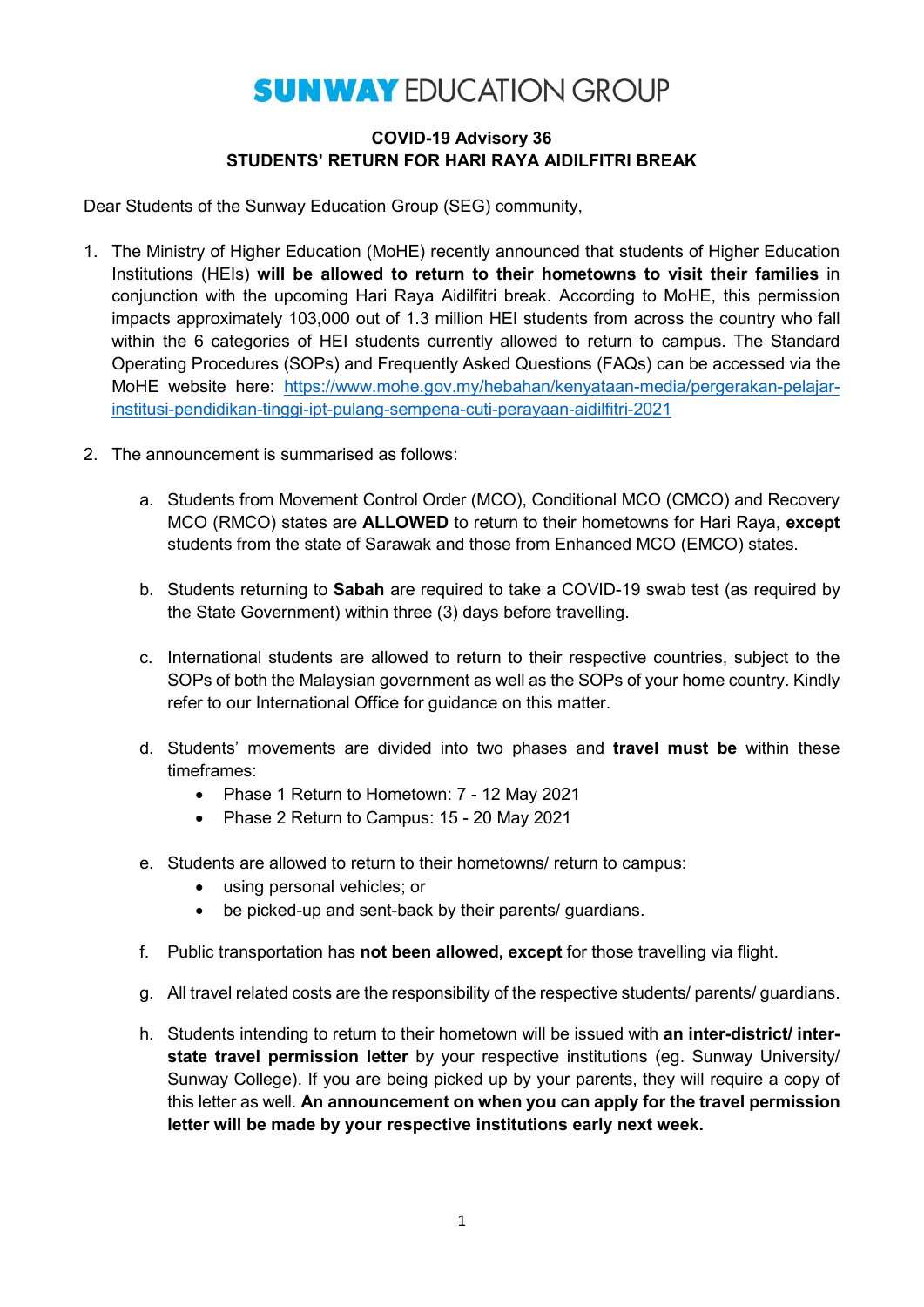- i. Students/ Parents/ Guardians **are not required** to obtain inter-state/ inter-district travel permission letters from the police for this purpose.
- j. Students from **MCO states/ districts are required to perform self-monitoring** of any health symptoms (such as sore throat or fever) upon arrival at your family home. Please seek immediate medical attention from a nearby hospital/ clinic if you are unwell.
- k. In light of the rising cases of COVID-19 infections nationwide, **students returning from MCO or CMCO states** are required to observe the 10-days isolation before being allowed back on campus. Alternatively, students can take the RT-PCR test upon return to Sunway in order to be exempted from the isolation period. International students will be required to produce the NADMA quarantine release letter to enable campus entry.
- l. A flowchart has been prepared together with this advisory for your guidance and reference.
- 3. Dear Students, while we share your joy of being able to return to your hometowns and to your loved ones for Hari Raya Aidilfitri, we would like to remind you to **continue to strictly adhere to all the SOPs**. Remember, **avoid the 3Cs (crowded places, confined spaces, and close conversations)** and **continue to practise the 3Ws (wear your mask, wash your hands, and warn others if they don't follow the SOPs).** The number of COVID-19 infections has been on the rise in recent weeks and as shared in our previous advisory, members of our community have not been spared, yet we remain fortunate there have not been any local transmission on campus (which is testament that our SOPs are working). Nevertheless, we should not get complacent and must stay vigilant, especially as the vaccination roll-out is still ongoing (and quickly get registered if you have not!).
- 4. So please, for those of you returning to your hometowns, as well as those who will be celebrating in and around Bandar Sunway, Selangor and Kuala Lumpur, remember to **celebrate responsibly and return to campus healthy**. Some of you have major examinations coming up in May/June, and we want to ensure that you are in the best frame of mind and health to prepare and sit for them. You are responsible for not only your own safety, but also that of your classmates, lecturers and our Sunway Education Group community.
- 5. Last but not least, here's wishing all our Muslim students a blessed Ramadan, *Selamat Berpuasa* as you enter the final two weeks of the month*,* and of course, *Selamat Hari Raya Aidilfitri & Eid Mubarak!*

Thank you.

**Professor Elizabeth Lee** Chief Executive Officer Sunway Education Group **1 May 2021**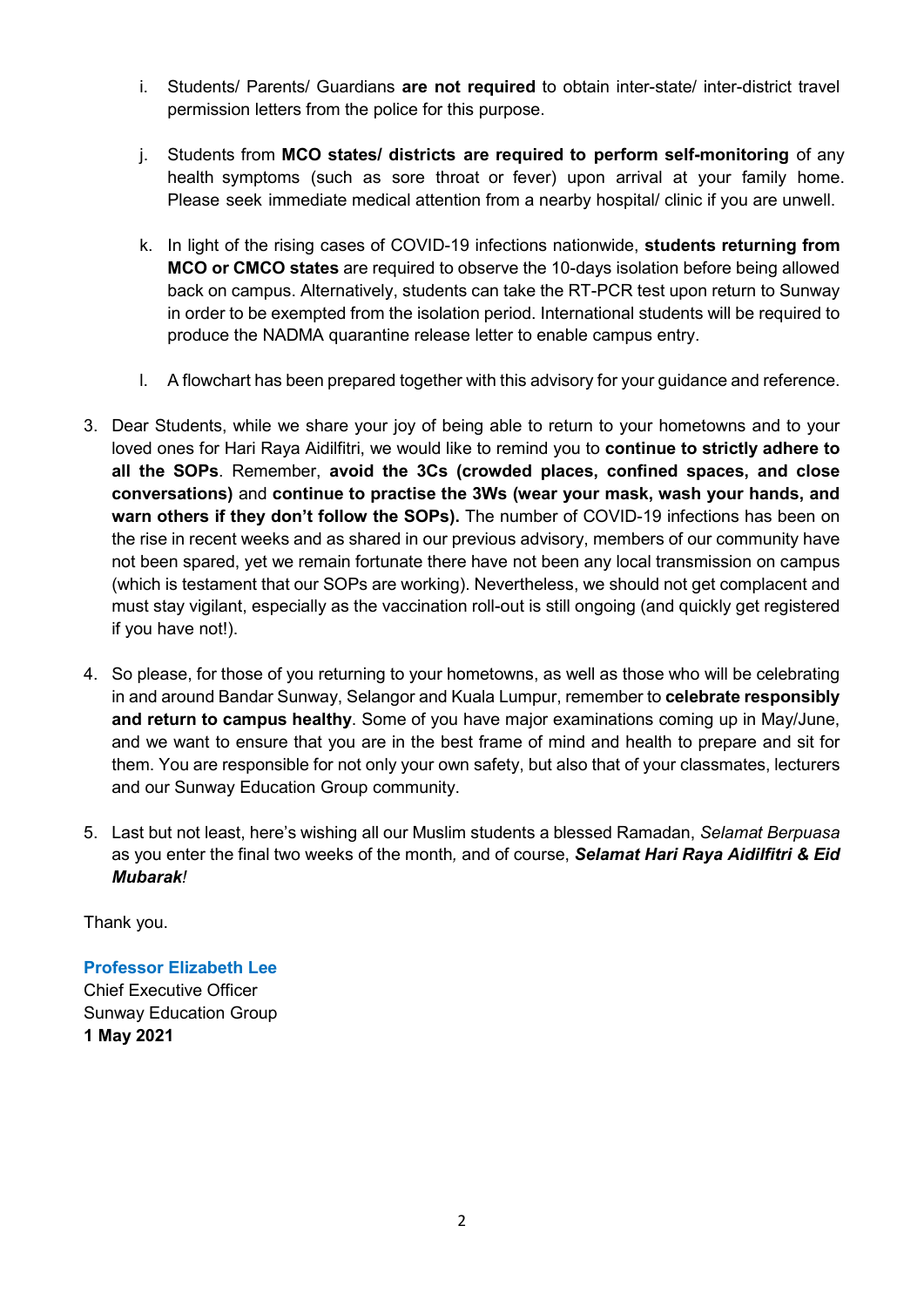### SOP: HEI STUDENTS' TRAVEL IN CONJUNCTION WITH AIDILFITRI BREAK

# **Travelling within Peninsular, Sabah & Labuan**

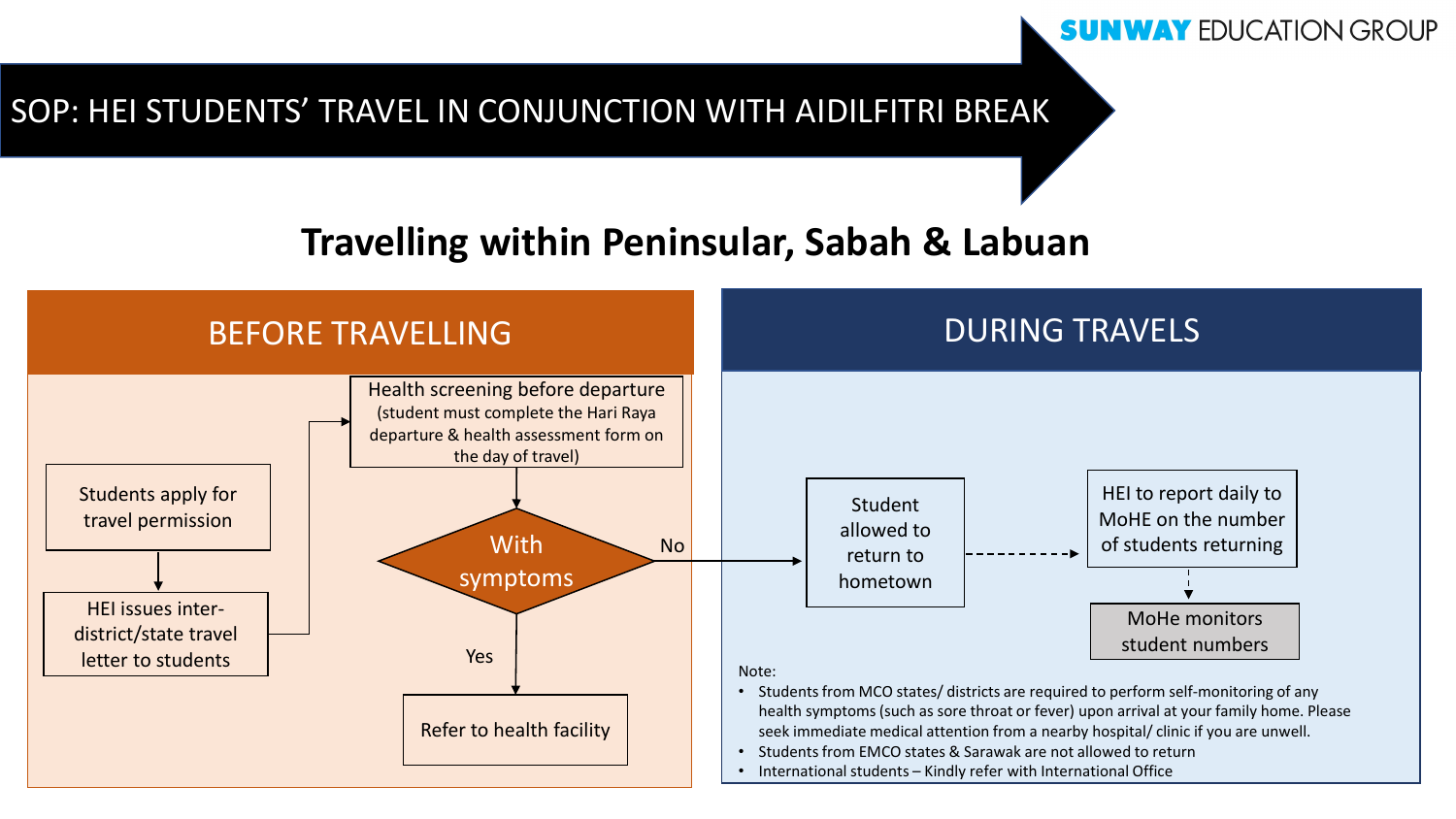# SOP: HEI STUDENTS' TRAVEL IN CONJUNCTION WITH AIDILFITRI BREAK

# **Travelling to Sabah**

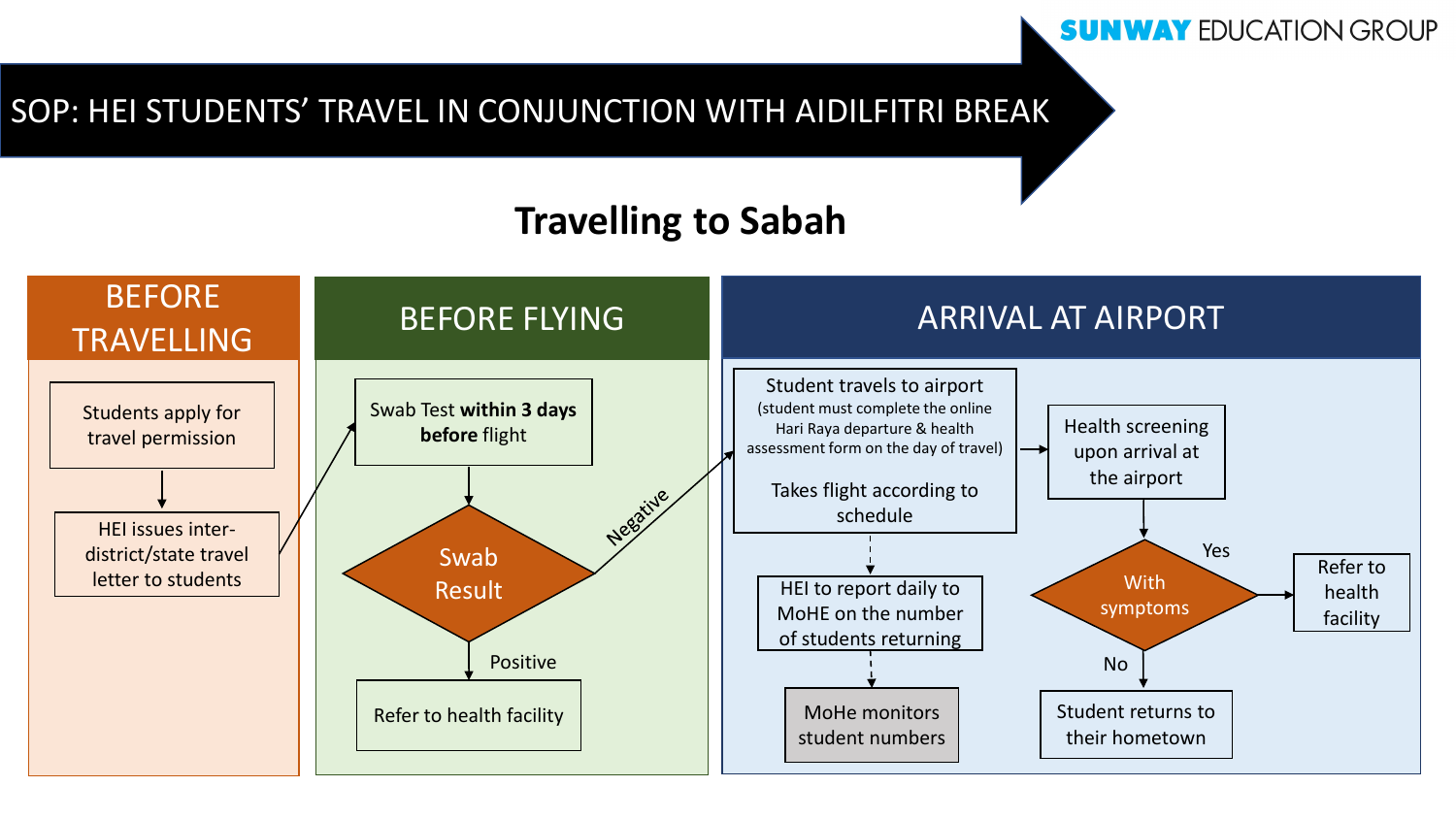#### SOP: HEI STUDENTS' TRAVEL IN CONJUNCTION WITH AIDILFITRI BREAK

# **Return to campus within Peninsular, Sabah & Labuan**